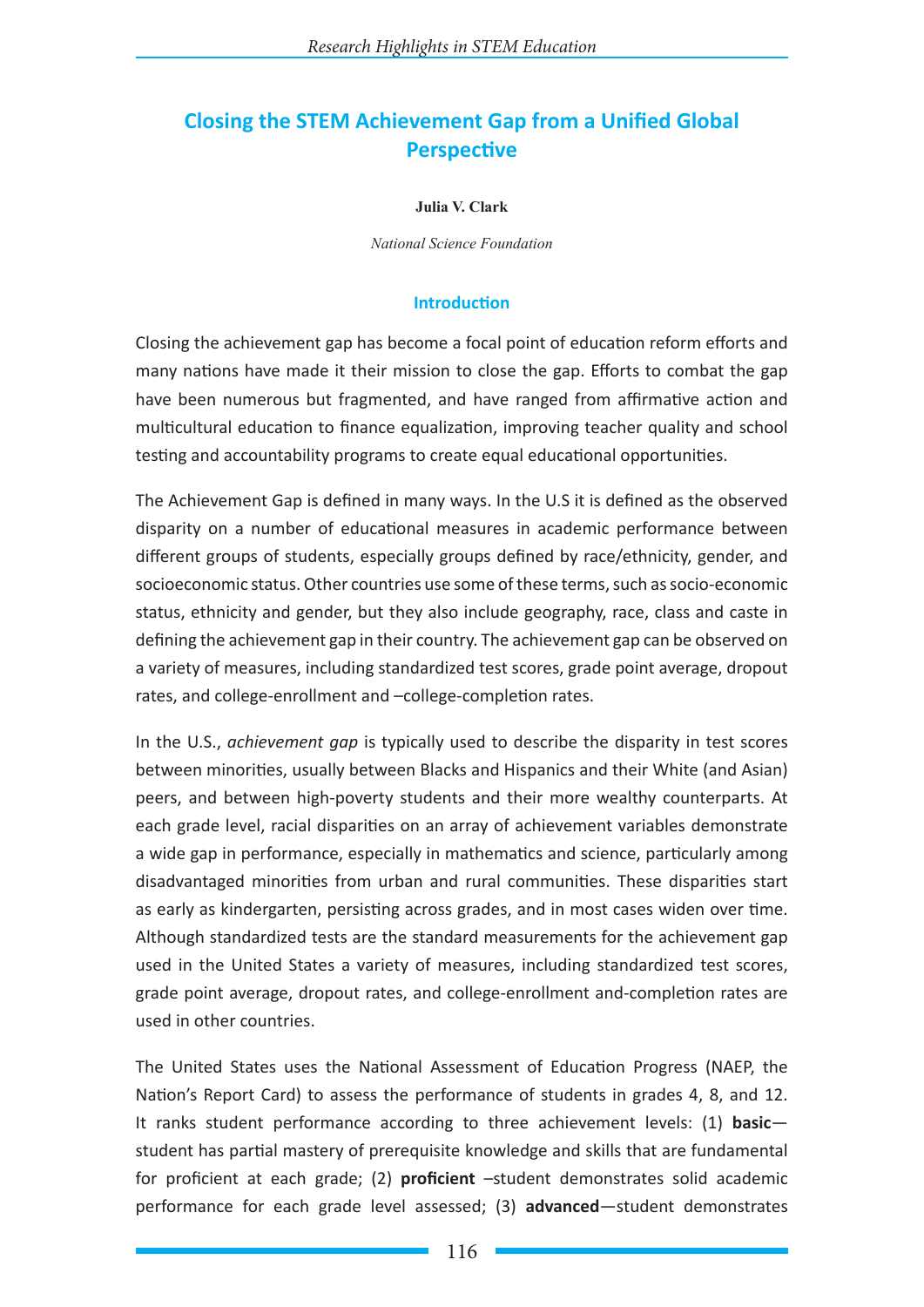superior performance. Many countries use the evaluation results of the Program for International Student Assessment (PISA). Most countries participating in PISA are members of the Organisation for Economic Co-operation and Development (OECD), although the number of participating non-OECD nations and regions is increasing. Most OECD countries are economically advanced nations (NSB, 2012).

Data from NAEP indicate that Blacks and Hispanics made strides in closing the gap until the mid-1980s, at which point those gains began to level off. For example, in the 2009 NAEP results, the gap between Black and Hispanic fourth-grade students and their White counterparts in mathematics was more than 20 points.In eighth-grade mathematics, the gap was more than 26 points.

Various gaps exist between groups all over the globe. A recent book by Clark (2014) provides a rich tapestry on the achievement gap in science, technology, engineering, and mathematics (STEM) in selected countries around the world (Australia, Brazil, Canada, China, UK, Korea, Mexico, Singapore, South Africa, Turkey, and the U.S ), These countries were selected because of their uniqueness and the work they are doing in their educational school system to change a practice that will help all students, especially poor, low-income students and students of color to succeed. The school systems are also diverse. Each country offers us something to learn. Many countries, especially Asian countries, have developed and implemented unique models to meet the demands of today's learners. For example, in Singapore, the education system is flexible and caters to every child's abilities, interests, and aptitudes so as to help each develop to his fullest potential. It focuses on the development of human resources to meet Singapore's need for an educated and skilled workforce. It also facilitates the inclusion of social moral values to serve as cultural ballast in the face of rapid progress and change.

The countries in the study have all implemented unique system models to meet the demands of their students. Some of the models include structural, administrative, curriculum changes that government/policy makers have suggested or enforced. Some Countries have built strong education systems creating productive teaching and learning systems by expanding access while investing purposefully in ambitious. There is no single way in closing the achievement gap.

## **The Achievement Gap in the United States**

The achievement gap in the United States refers to the disparity in academic performance, as shown by standardized test scores, between groups of students, mainly minorities: Blacks (African Americans), Hispanics (Latinos), Native Americans (American Indians), and their White (and Asian) peers. The gap is usually defined based on students' performance in elementary and secondary school in the subject areas of mathematics, science and reading. At each grade level, racial disparities on an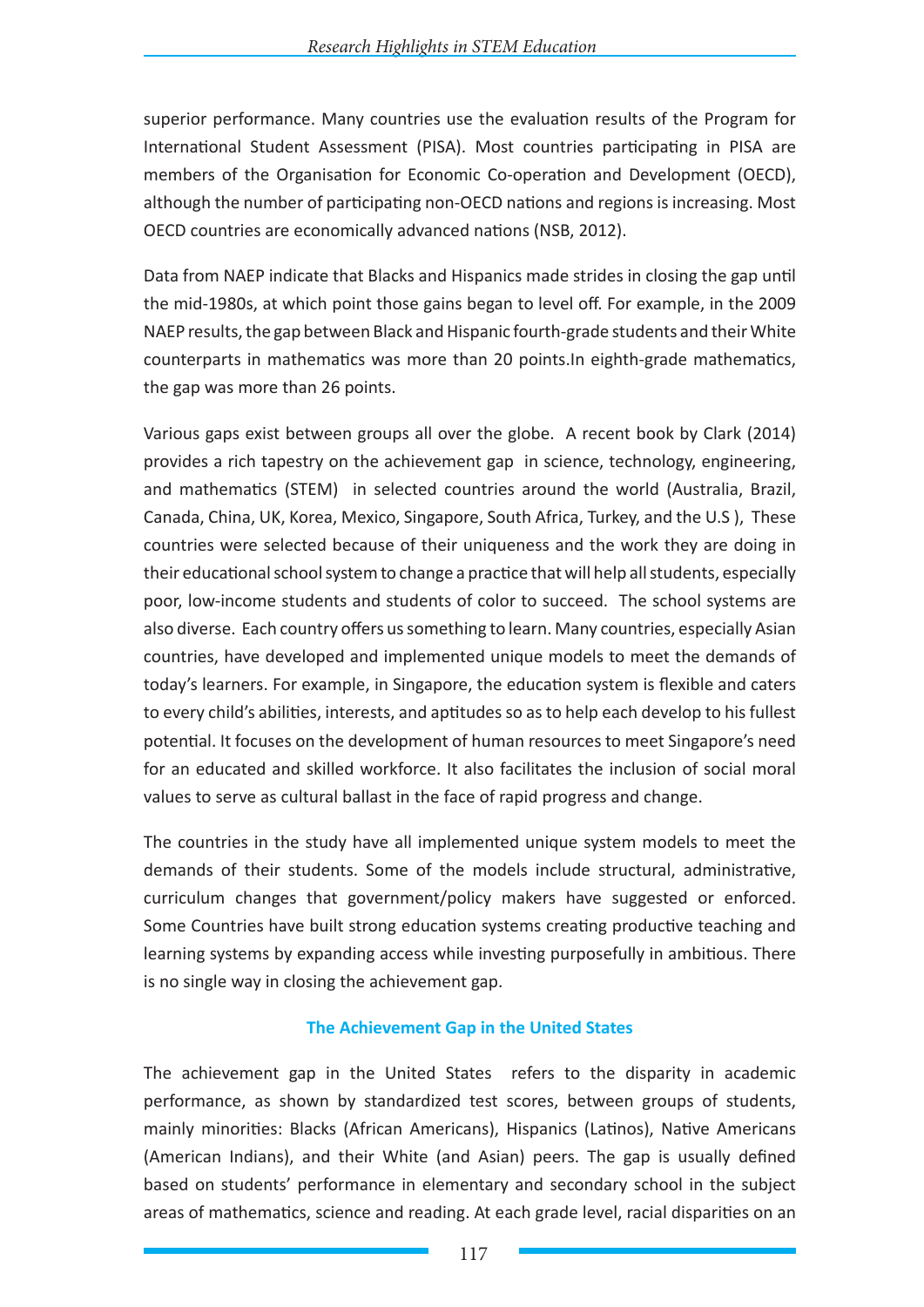array of achievement variables demonstrate a wide gap in performance, especially in mathematics and science, particularly among disadvantaged minorities from urban and rural communities. These disparities start as early as kindergarten, persisting across the secondary grades, and in most cases widen over time.

The achievement performance also differs by family income. At each grade level, in both mathematics and science, students from low-income families have lower average scores and are less likely than students from wealthy families to reach the proficient level. These gaps related to family income are substantial. For example, students from low-income families are at least three times less likely to score at or above the proficient level for their grade in both mathematics and science (NSB, 2006). Low income is measured by whether or not a student is eligible for the free or reduced-priced school lunch program.

Raising academic achievement levels for all students is a top priority for education reform at all levels across the United States. Although improvements have been made, gaps among students of different demographic backgrounds and among schools with different student populations have been a persistent challenge in K–12 education in the United States.

Data from National Assessment of Education Progress (NAEP) indicate that Blacks and Hispanics have shown improvement since 1990, but the 2011 NAEP data show that White and Asian/Pacific Islander students continue to outperform students at every grade level (NAEP, 2011). In both mathematics and science, most 4th-, 8th- and 12thgrade students did not demonstrate proficiency in the knowledge and skills taught at their grade level. Racial/ethnic minority students and students from poor families and disadvantaged backgrounds lagged behind their more advantaged peers, with these disparities starting as early as kindergarten, persisting across grades, and, for some kinds of skills, widening over time (NSB, 2006). Despite the improved performance overall, achievement gaps between these various groups persist and have shown no signs of narrowing since 1990. Black, Hispanic and Native American students in mathematics and science are performing at lower levels than are White and Asian students. In 2011, White students scored higher on average than all other racial/ethnic groups in science. Asian/Pacific Islander and Native Americans/Alaska Native students scored higher on average than Black and Hispanic students, and Hispanic students scored higher than Black students (U.S. Department of Education National Center for Education Statistics, [NCES], 2011). Boys performed slightly better than girls in both subjects.

Overall, large majorities of  $4<sup>th</sup>$ ,  $8<sup>th</sup>$ , and  $12<sup>th</sup>$ -grade students did not demonstrate proficiency in the knowledge and skills taught at their grade level.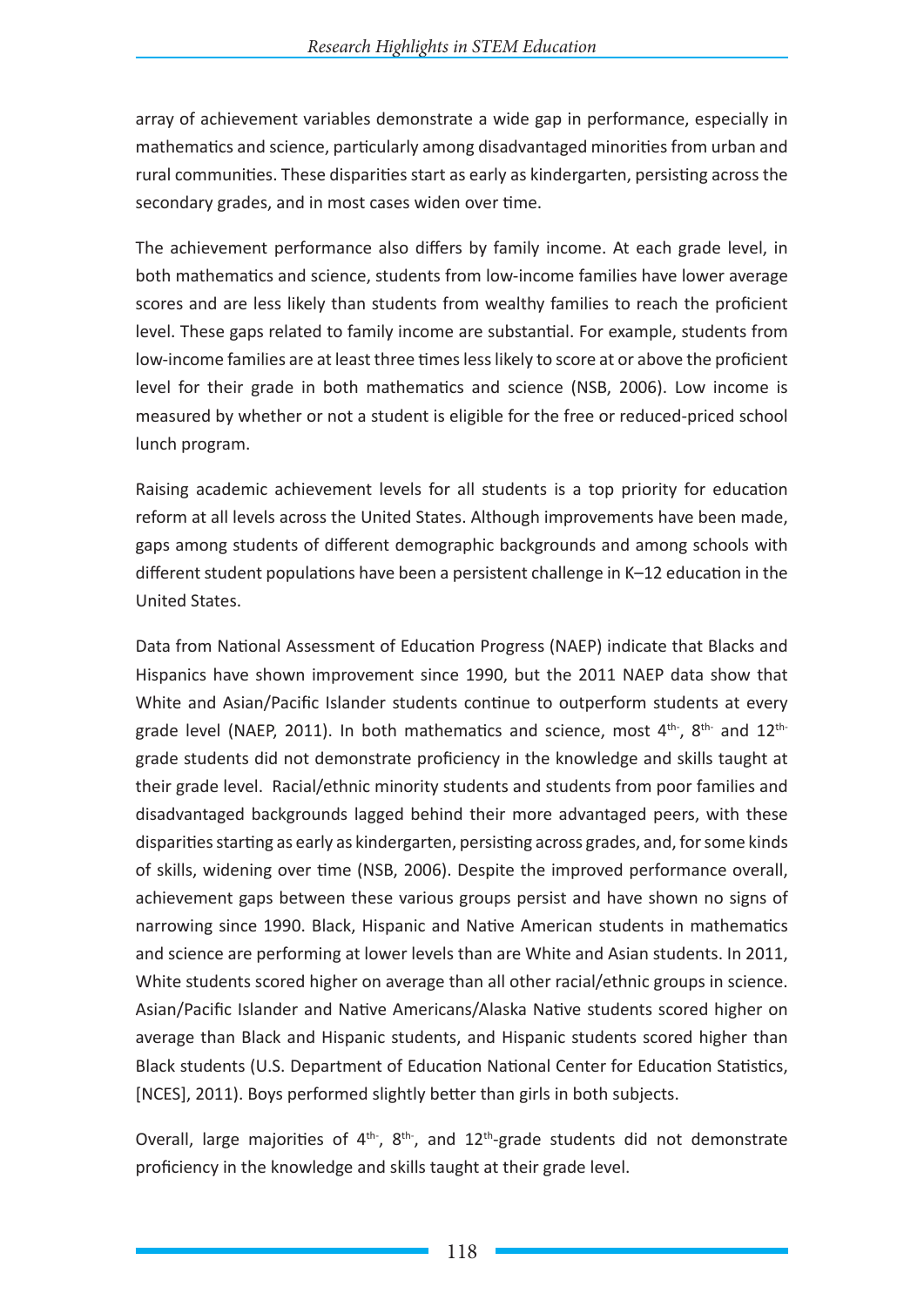Though a majority of 9<sup>th</sup> grade students reached proficiency in low-level algebra skills, few mastered higher level skills. Results of international mathematics and science literacy tests show that 15-year-olds continue to lag behind their peers in many countries, even though their scores have improved in recent years (NSB, 2012).

What causes the achievement Gap? The factors are numerous, but some of the strongest factors include poverty, early childhood learning, teacher quality, and strength of the curriculum. There are differences in what happens in schools that are associated with differences in student achievement, including high standards with rigorous curriculum, and qualified and experienced teachers*.*

Clark (2014) believes the key factors contributing to the achievement gap can be summed up in two words: equity and access. Overall, minority students have less access to: (1) well-qualified science and mathematics teachers, (2) strong science and mathematics curriculum, (3) resources, (4) classroom opportunities, and (5) information.

## **Less Access to Well-Qualified Science and Mathematics Teachers**

Teacher quality can contribute to the achievement gap. Good teaching matters more than anything else, but Blacks and other minority students get less than their fair share of qualified teachers. Minority students get more inexperienced teachers-teachers with three or fewer years of experience. As shown on the table listed below, inexperienced teachers are twice as likely to be in schools with a high level of minority enrollment than in schools with a low level.



## **Minority students get more inexperienced\* teachers**

## *\*Teacher with 3 or fewer years of experience. "High" and "low" refer to top and bottom quantities.*

*Source: National Center for Education Statistics, "An Indicators Report," December 2000.*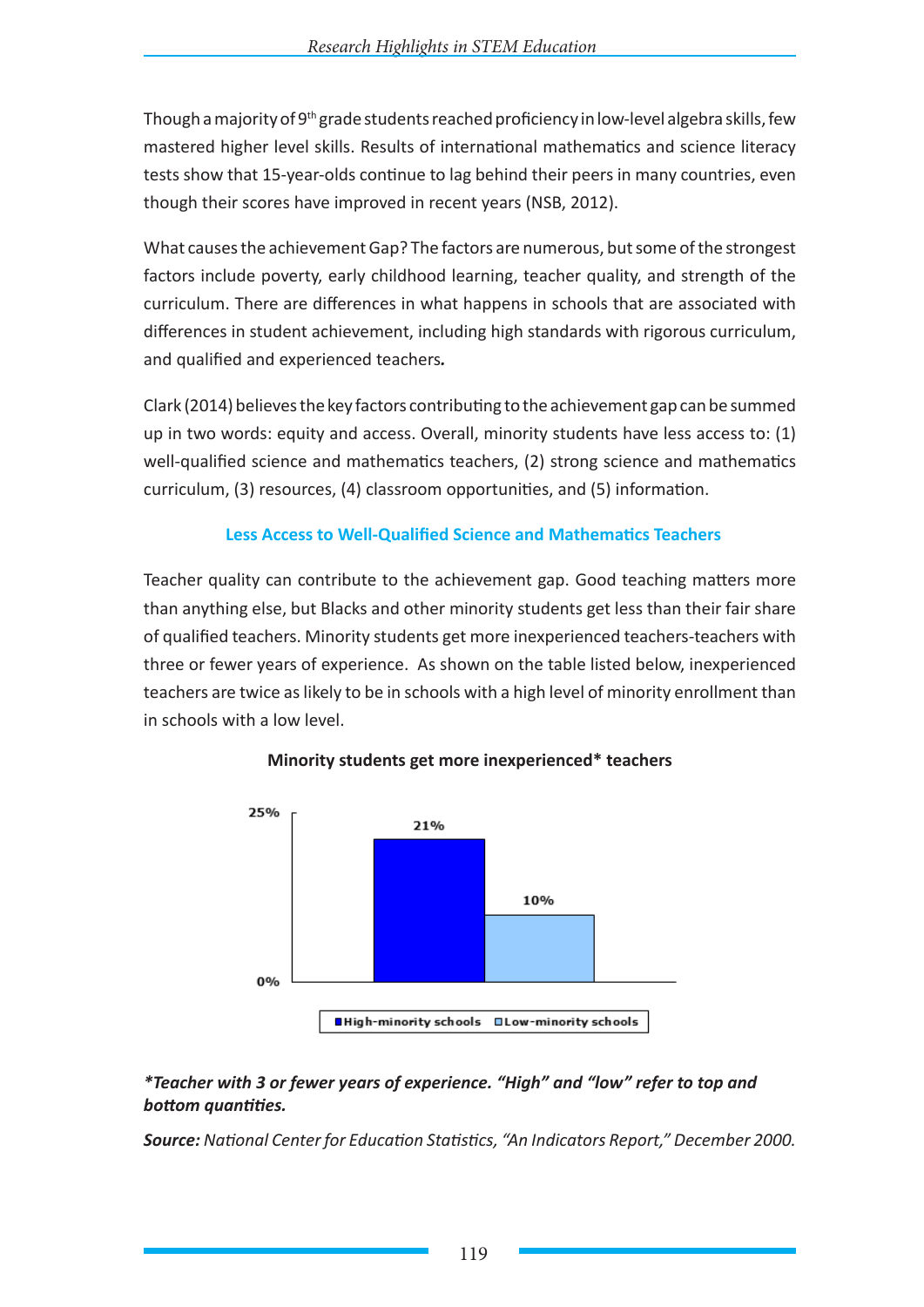

# **More classes in high-poverty schools are taught by the least-qualified teach**

## *\*Teachers who lack a major or minor in the field*

## *Source: National Commission on Teaching and America's Future, What Matters Most: Teaching for America's Future (p.16) 1996*

The least-qualified teachers are often assigned to teach minority students. More classes in high-minority schools than in low-minority schools are taught by out-of-field teachers-teachers lacking a college major or minor in the field. High-minority schools contain 50 percent more minority students. Low-minority schools contain 15 percent or fewer minority students.



**More classes in high-minority schools are taught by out-of-field teachers\***

Further, teachers and principals in low-income, high-minority, inner city schools all report problems with teacher interest, motivation, preparation, and competence in science and mathematics instruction. These problems are more evident at the secondary level, where "nearly all types of secondary schools tend to place their least qualified teachers with low-ability classes and their most qualified teachers with high ability classes."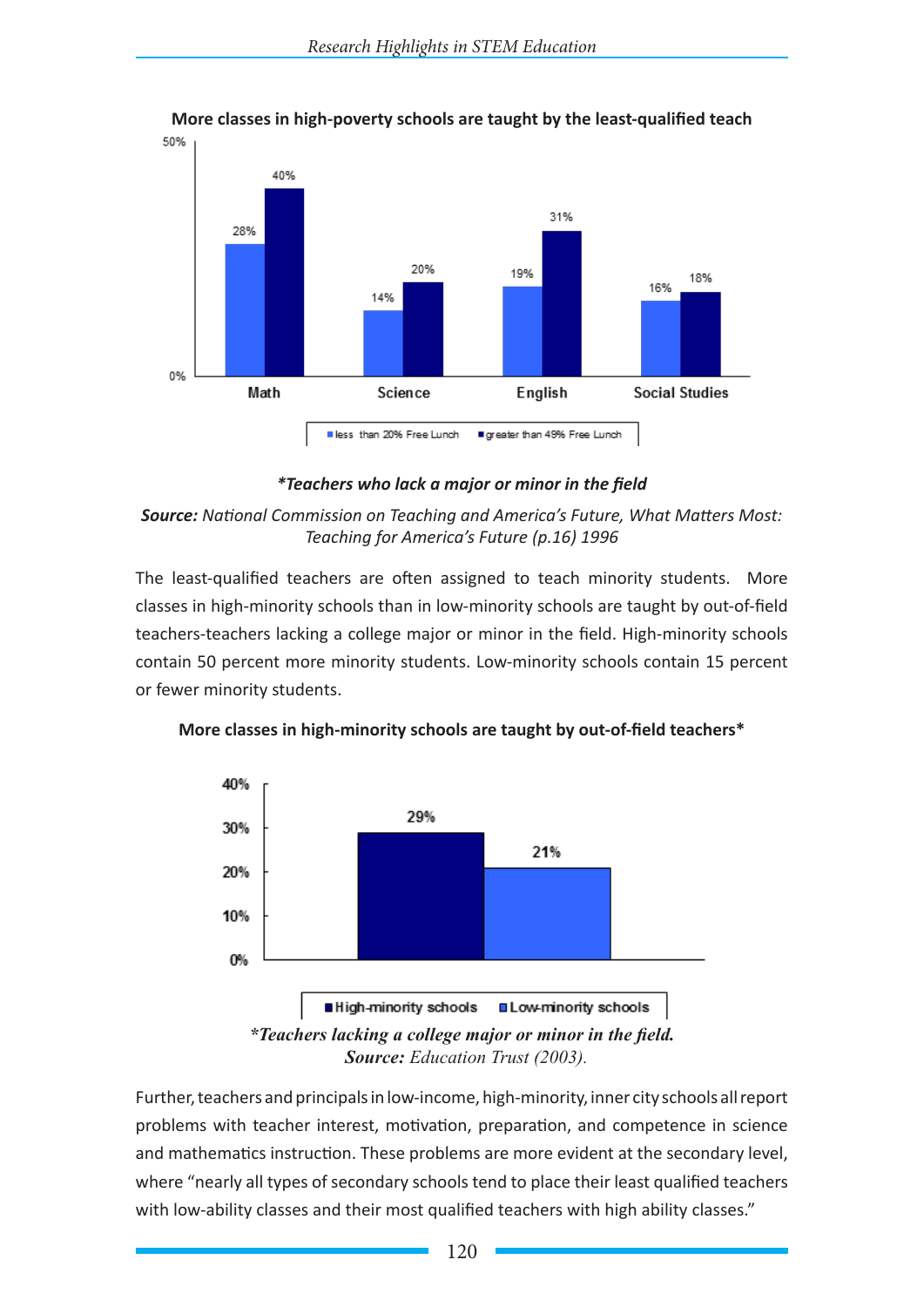## **Less Access to a Rigorous High-Level Curriculum**

Research shows that students' academic achievement is closely related to the rigor of the curriculum. Poor and minority students have less access to high-level curriculum. Minority students consistently achieve and participate less in mathematics and science and have less access to mathematics and science and high-level curriculum. They experience less extensive and less demanding courses and programs. They are less likely to have completed advanced science and mathematics courses.

Differences exist in science and mathematics taking across racial groups. For example, fewer African American students are enrolled in Algebra II. Whereas 62 percent of white and 70 percent of Asian students had taken Algebra II in 1998, only 52 percent of African Americans, 48 percent of Hispanics, and 47 percent of American Indians had taken this course.

Minority high school graduates are also less likely to have completed advanced mathematics and science courses, and they are less likely to be enrolled in a full college prep track.



# Minority High School Graduates Are Less Likely to Have Completed Advanced Math and Science Courses

Source: U.S. Department of Education, NCES, Condition of Education 2004, p 148. Data from 2000 NAEP High School Transcript Study

#### **Less Access to Resources**

Research shows that school districts where low-income, high-minority students are educated consistently receive less state and local money to educate them than do the districts serving the smallest number of minority students. They received approximately \$614 less per student per year in 2003 (Education Trust, 2006). Students in low-income, high-minority schools appear to have less access to computers and computer staff, science laboratories, and related resources.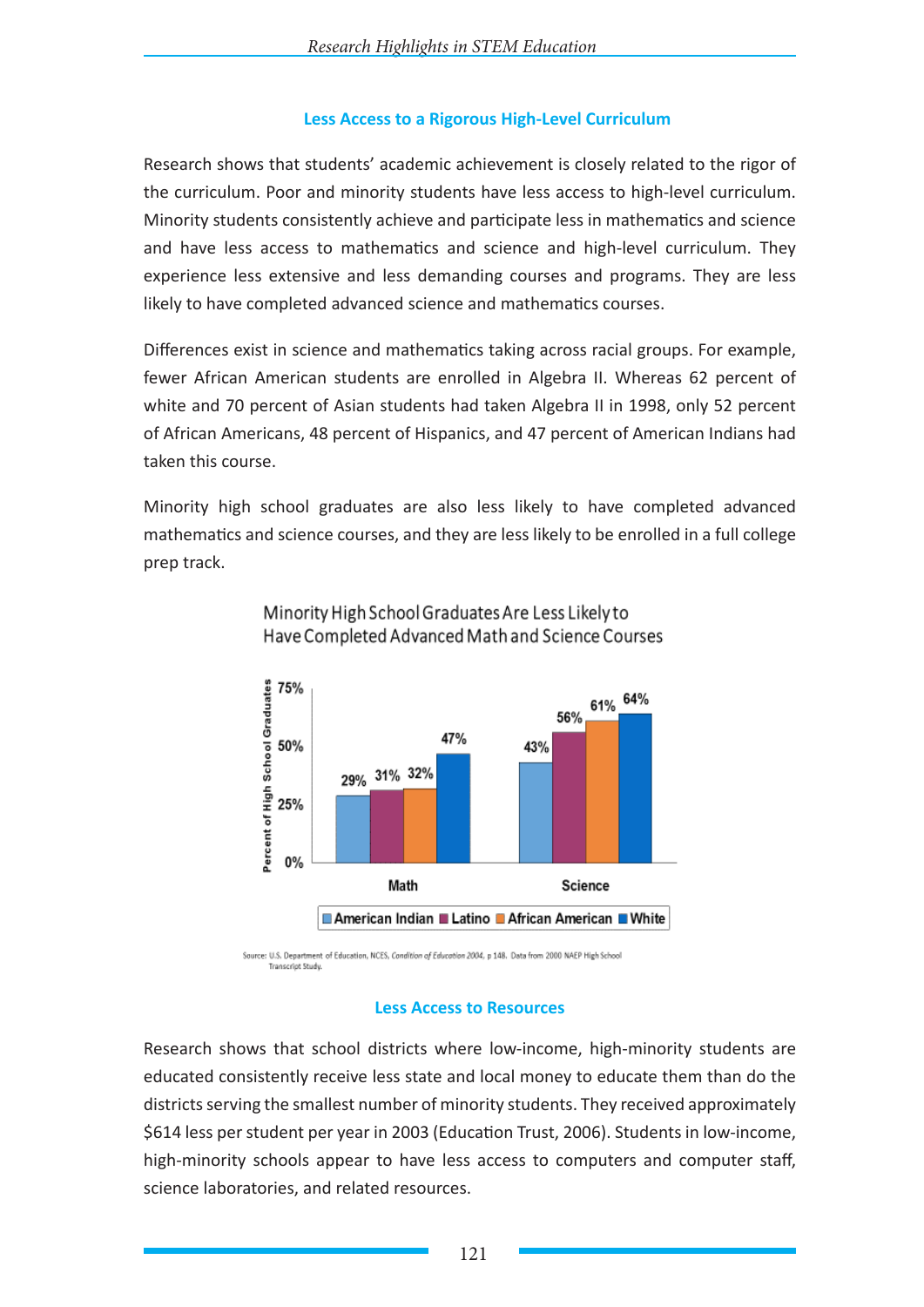They also lack access to science classes and rigorous science curriculum. Inequities of technology access exist in America's schools. School access, however, does not always mean classroom access, and a digital divide between rich and poor schools still exists. Schools with high minority enrollment have less access to the Internet than do schools with low minority enrollment.

Access to technology is more of a given for white students than for minority students. Data from the U.S. Department of Education, National Center for Education Statistics (NCES, 2000) revealed that Internet access in classrooms varies according to school characteristics. For example, in 1999, 39 percent of instructional rooms had Internet access in schools with a high percentage of low-income students or high concentrations of poverty compared with 62 to 74 percent in schools with low concentrations of poverty.

## **Less Access to Classroom Opportunities**

Teachers of low-income and minority students place less emphasis on essential curriculum goals such as developing inquiry and problem-solving skills. In low-ability tracks, almost all goals are less emphasized, expectations are lower, and instruction is less engaging. There are inequities in school funding. Students from non-white ethnic groups, with the exception of Asian Americans, appear more likely to attend a disadvantaged school, in terms of affluence and resources.

The disadvantaged schools are more likely to have low teacher morale, deteriorating school facilities, fewer materials, lower quality or nonexistent laboratory opportunities, lower student motivation, and fewer certified teachers--especially for science. Nationwide, only about 65 percent of eighth-grade teachers report adequate facilities for laboratory science (NSB, 1996). Performance on the 1996 NAEP in science was higher for students from well-equipped classrooms.

## **Less Access to Information**

School characteristics (such as courses offered and teacher education and experience), student characteristics (such as family income), and mathematics and science course taking all correlated with academic achievement (U.S. ED/NCES 2000c). In addition, national, state, and school district policies regarding teacher qualifications and curricula vary, resulting in differences in access to high-quality teachers and higherlevel mathematics and science courses. Low-income, rural and minority parents have less access to information regarding educational opportunities for their children. In summary, factors that contribute to the achievement gap in mathematics and science include inequity in access to qualified teachers, facilities, resources, challenging science, and mathematics curricula for minority students, and too few students taking advantage of advanced coursework.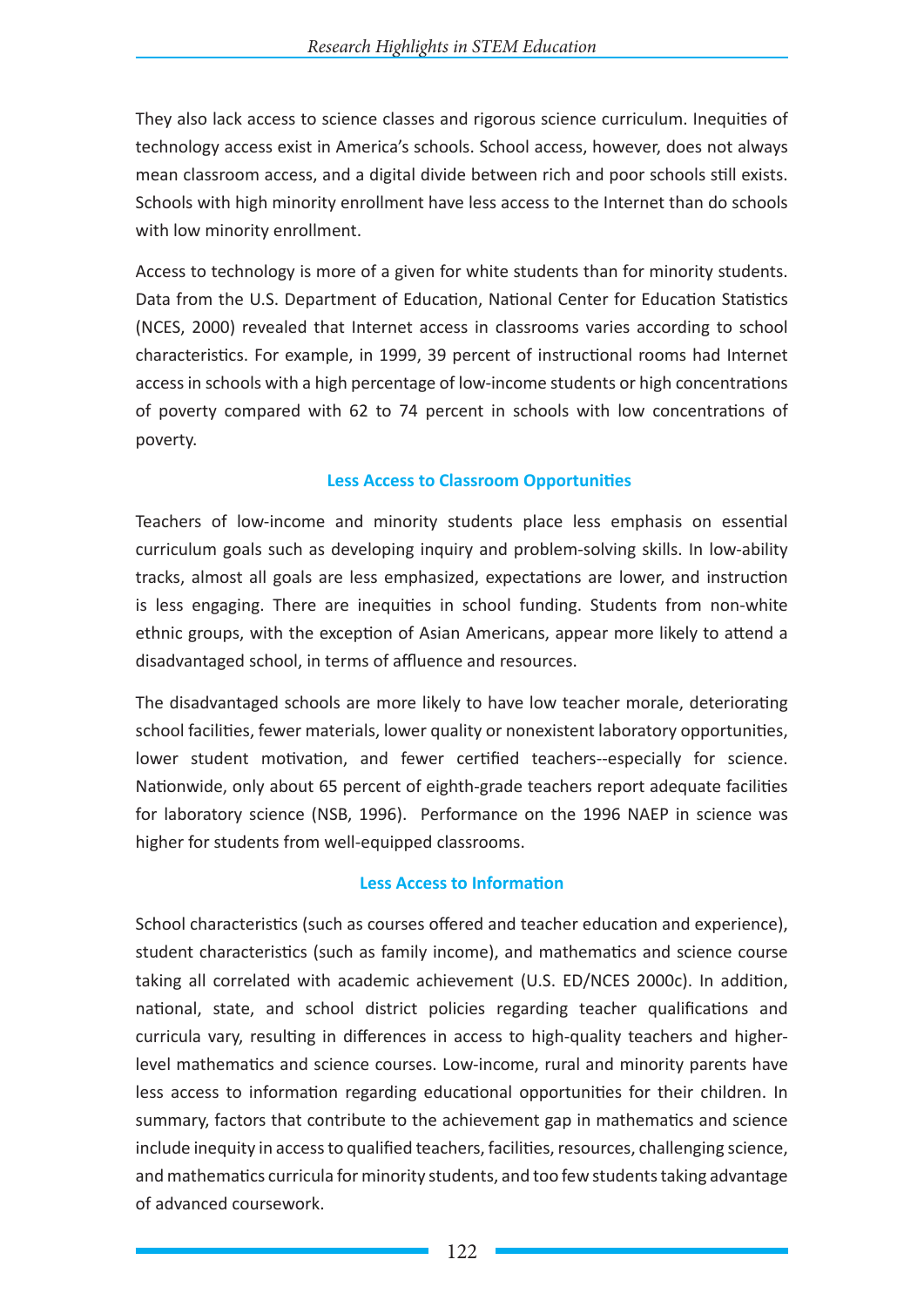In the United States different schools have different effects on similar students. Children of color, especially Black and Hispanic students, tend to be concentrated in low-achieving, highly-segregated schools. These minority students are more likely to come from low-income households, meaning that minority students are more likely to attend poorly funded schools based on the districting patterns within the school system.

Schools in lower-income districts tend to employ less-qualified teachers and tend to have fewer educational resources. Research shows that teacher effectiveness is the most important in-school factor affecting student learning (Darling Hammond, 2000, 2014; Akiba, 2014).

In an effort to improve the quality of mathematics and science in U.S. schools and to make mathematics and science accessible to all students, major national reform initiatives have been designed. The United States has initiated several educational policies and comprehensive reform initiatives, such as No Child Left Behind Act; *America COMPETES Act*, and *Race to the Top* to help close the achievement gap among minority and poor students These initiatives have gained wide distribution and have been implemented by a wide range of U.S. schools, universities, industries and science organizations. These are the No Child Left Behind Act (NCLB), America COMPETES Act, and Race to the Top. The federal government targeted funds directly to low-performing schools through the School Improvement Grants program, for example, to support changes needed in the lowest-achieving schools across the nation. No data are available describing the success of these initiatives in narrowing the achievement gap.

## **The Achievement Gap in Other Countries**

Across the globe, education is essential, bettering the lives of individuals and nations from poverty to affluence. Yet educational opportunity and the upward mobility it can bring have not always been equally available to everyone. In rich and poor nations alike, the disadvantaged--defined by gender and geography, race and religion, class and caste--fall behind, losing the chance to improve their lives and depriving society of the contributions they might have made..

As in the United States many countries have developed and implemented unique education models to meet the demands of their students. Almost every education system has been involved in restructuring. School administrators, teachers, students, and parents have found themselves responding to structural, administrative and curriculum changes that governments say will improve the quality of education, and many of these changes have been documented and discussed. Some school districts have shown that all students--regardless of race, ethnicity, income, and background- can achieve at high levels when provided with the appropriate opportunities. Because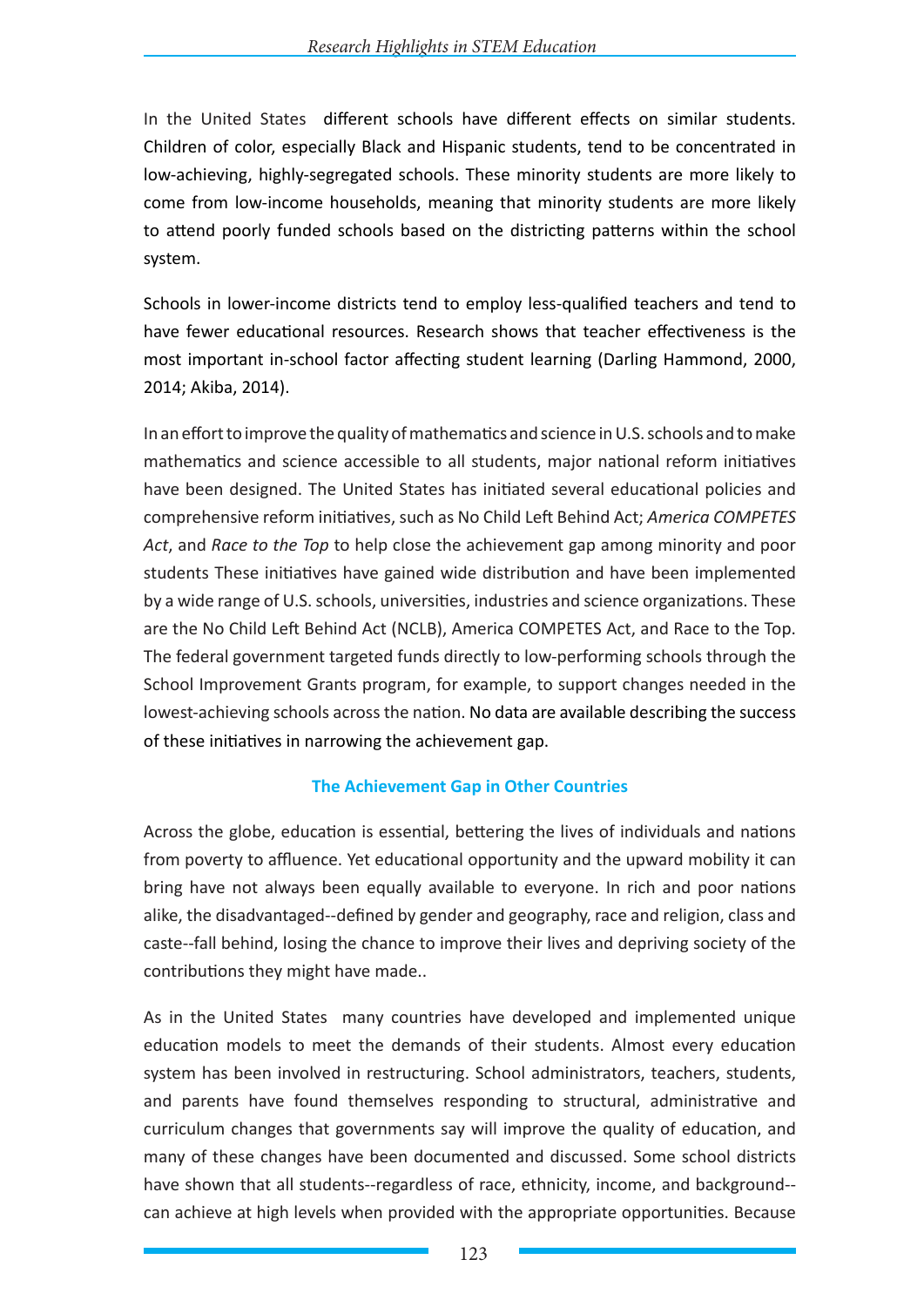every culture is different, the contours of the problem vary from place to place. The problem is not uniform. The size of the gaps, the severity of the deprivation, and the identity of the disadvantaged vary from culture to culture.

Everywhere, however, eliminating educational gaps is a complicated endeavor that demands concerted effort from politicians, bureaucrats, teachers, university administrators, and policy makers.

#### **Achievement Gap in Korea**

The achievement gap is being addressed in various ways in many countries. High achieving countries-Korea, Singapore, and England have centralized systems of teacher education and certification with tighter regulatory control by the central government. Many countries around the world, like Australia, have centralized teacher hiring and distribution policies.

In Korea inequities in achievement is due to economic disparity and gender inequities. In regard to STEM education, in comparison to students in other countries, Korean students routinely outperform students on mathematics and science standardized examinations In addition, fewer than 6% of Korea's students fail to complete high school and more than 70% of students go on to enroll in two- or four-year university of vocational programs upon completing high school. With regard to access to elementary and secondary education opportunities, there are few discernable differences in either school attendance or academic achievement in terms of gender. However, fewer girls pursue tertiary education than boys and the gender disparity is even greater in graduate and doctoral programs than in undergraduate studies, so fewer women than men are entering the STEM workforce in Korea. National assessments do suggest a developing "gap" in achievement between students in different social class levels and between students living in different regions of the country. Researchers attribute differences in educational advancement between boys and girls to historical gender inequities and differences in achievement is attributed to economic disparities in different regions of the country (e.g., rural versus urban/suburban areas) and between the social classes. Economically disadvantaged families (especially those who tend to live in rural areas) cannot afford private tutoring fees (or access tutors), so these students are not as competitive on the annual national college entrance exam. These gender and class inequalities have their roots in socio-historical, political traditions, which have helped to shape Korea's education system over the last 500 years. In addition to these issues, Korea is facing new challenges with regards to educating an increasingly culturally, ethnically, and linguistically diverse student population resulting from the development of new immigration policies seeking to create an international workforce. (Martin, et al, 2014).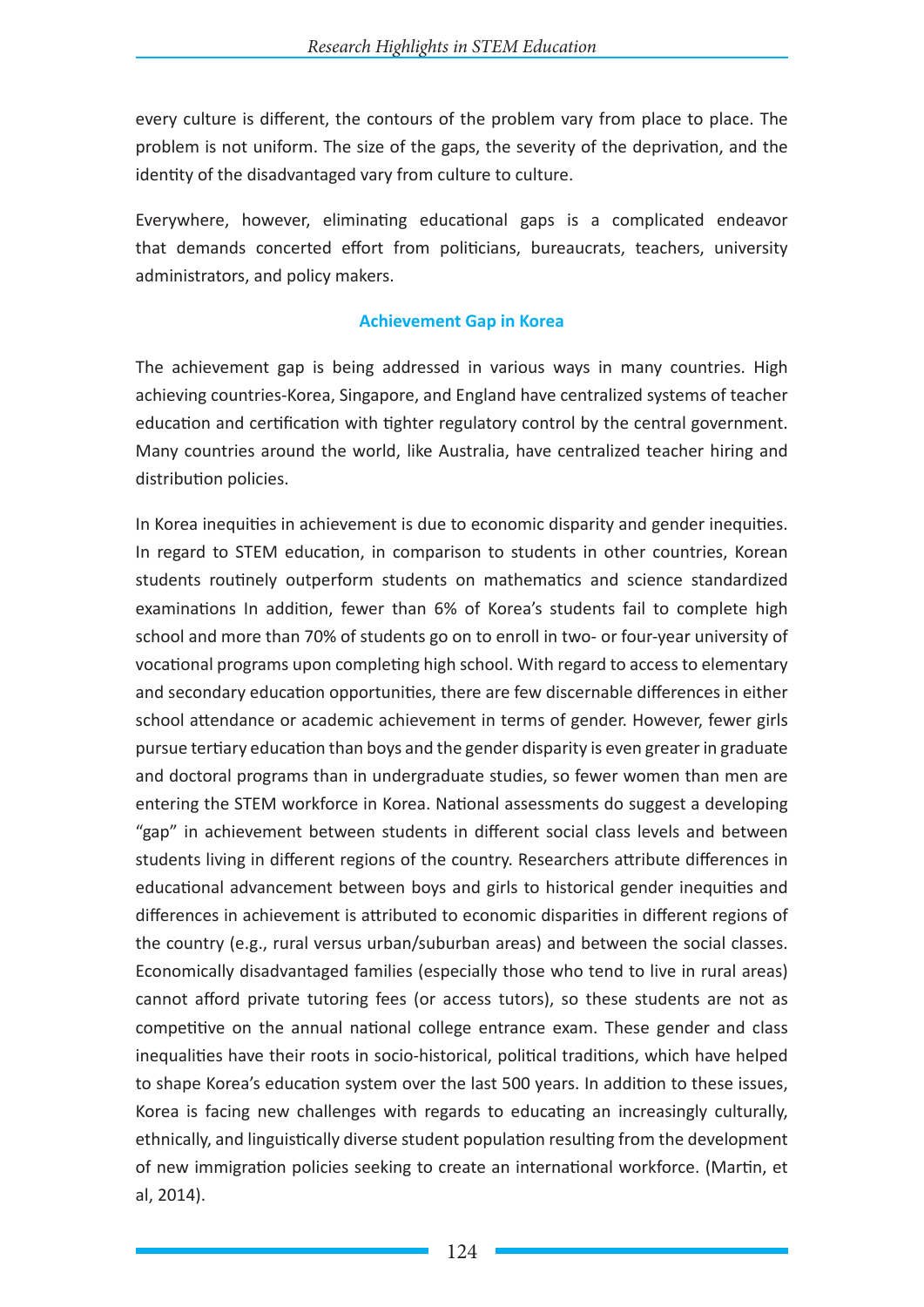## **Achievement Gap in Singapore**

Many countries, especially Asian countries, have developed and implemented unique models to meet the demands of today's learners. For example, in Singapore the education system is flexible and caters to every child's abilities, interests, and aptitudes so as to help each develop to his fullest potential. It focuses on the development of human resources to meet Singapore's need for an educated and skilled workforce. It also facilitates the inclusion of social moral values to serve as cultural ballast in the face of rapid progress and change. In Singapore, there are disparities in educational outcomes between students of differing demographic characteristics, such as ethnicity and socio-economic status.

In Singapore, there are disparities in educational outcomes between students of differing demographic characteristics, such as ethnicity and socio-economic status. The achievement gap in Singapore is defined largely in terms of ethnicity especially the ethnic Malay minority's persistent educational gaps vis-à-vis the ethnic Chinese majority and socio-economic class. However, official data are often scant, especially in the case of socio-economic gaps. The little data that are available for STEM achievement are based on ethnicity and highlight Malay students falling behind in mathematics and science at the primary level and in mathematics at the secondary level. This is despite the existence over the past three decades of various state-supported Malay community initiatives such as private tutoring schemes to boost overall Malay educational achievement. No evidence is provided about the effectiveness of these initiatives in reducing the achievement gaps. (TAN, 2014).

## **Achievement Gap in England**

There have been various achievement gaps in England over the years – differences in school attainment by students from different socio-economic classes, different genders and different ethnic groups. The achievement gap in England is primarily defined in terms of socioeconomic status. There is a considerable and persistent gap in England in the rates of participation in higher education between those from higher and lower socio-economic groups. The gap is often expressed as the difference between those who are eligible from Free School Meals and the rest of the student population. There are also gender and ethnicity achievement gaps but the political emphasis in England is on closing the socioeconomic status achievement gap. The STEM attainment gap during compulsory education appears driven by similar factors to the general attainment gap, however there seems to have been less progress. More concerning is the gap in the proportions who continue studying STEM subjects in post-compulsory education, particularly between males and females.

There has been more progress in closing the overall socioeconomic status achievement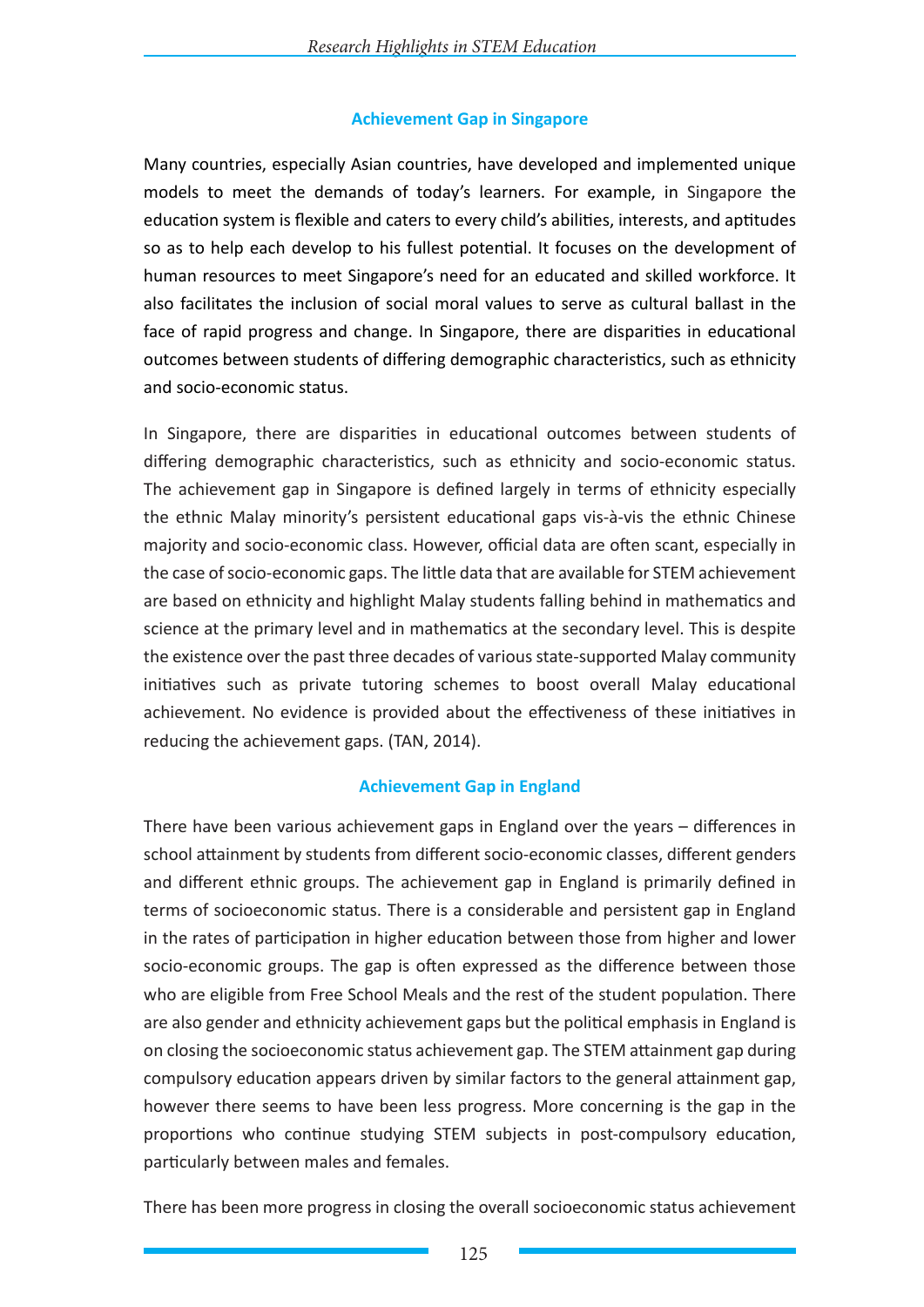gap in the period between 1997 and 2010, using a diverse range of strategies. Many of these have run counter to the general thrust of increased market competition to drive school improvement.

Although Basil Bernstein, a leading English sociologist of education, argued years ago that "education cannot compensate for society", policy makers continue to believe that education and other social policies can help to equalize school performance and life chances between different social groups. (Whitney, 2014).

## **Achievement Gap in Turkey**

Ensuring students' access to qualified teachers is an important goal of educational policy and reform in many countries. There is a lack of highly qualified teachers, especially in mathematics and science and other STEM fields; low social status and salary of teachers and their poor working conditions (as in Turkey); a lack of systemic induction programs; and inequitable distribution of qualified teachers between high-poverty and low-poverty schools. Many countries show major gaps in students' access to qualified teachers between wealthy and high-poverty students, and White and ethnic minority students. High poverty students and ethnic minority students are twice as likely as wealthy and White students to be assigned novice teachers. They are also more likely to be taught by uncertified teachers, as in Africa and the United States.

In Turkish context, achievement gaps refers to differences of students' mathematics or science achievement depending on educational factors (e.g., school types or students' socioeconomic backgrounds), especially in the national context. These achievement gaps or differences can be observed on individual, group, school, and/or regional levels. In general, Turkey has a large achievement gap-contributed to four major challenges which are all connected: quality differences in school types, competitive nationwide examinations, standardized and teacher-centered science and mathematics teaching from elementary school through college, and the effects of socioeconomic background differences on science and mathematics. There is a need to explore relationship patterns between these challenges.

In Turkey, the number of high school types is very high. While elementary school types are at expected levels (public and private schools) there are more than twenty types of secondary schools. In addition to this school type variability, there are big STEM gaps, in particularly mathematics and science achievement gaps, between these schools. This challenge seems to be the biggest factor widening mathematics and science achievement gap in Turkey. As a solution to narrow differences between high schools, Ministry of National Education (MONE) has started to decrease the number of school types at high school levels.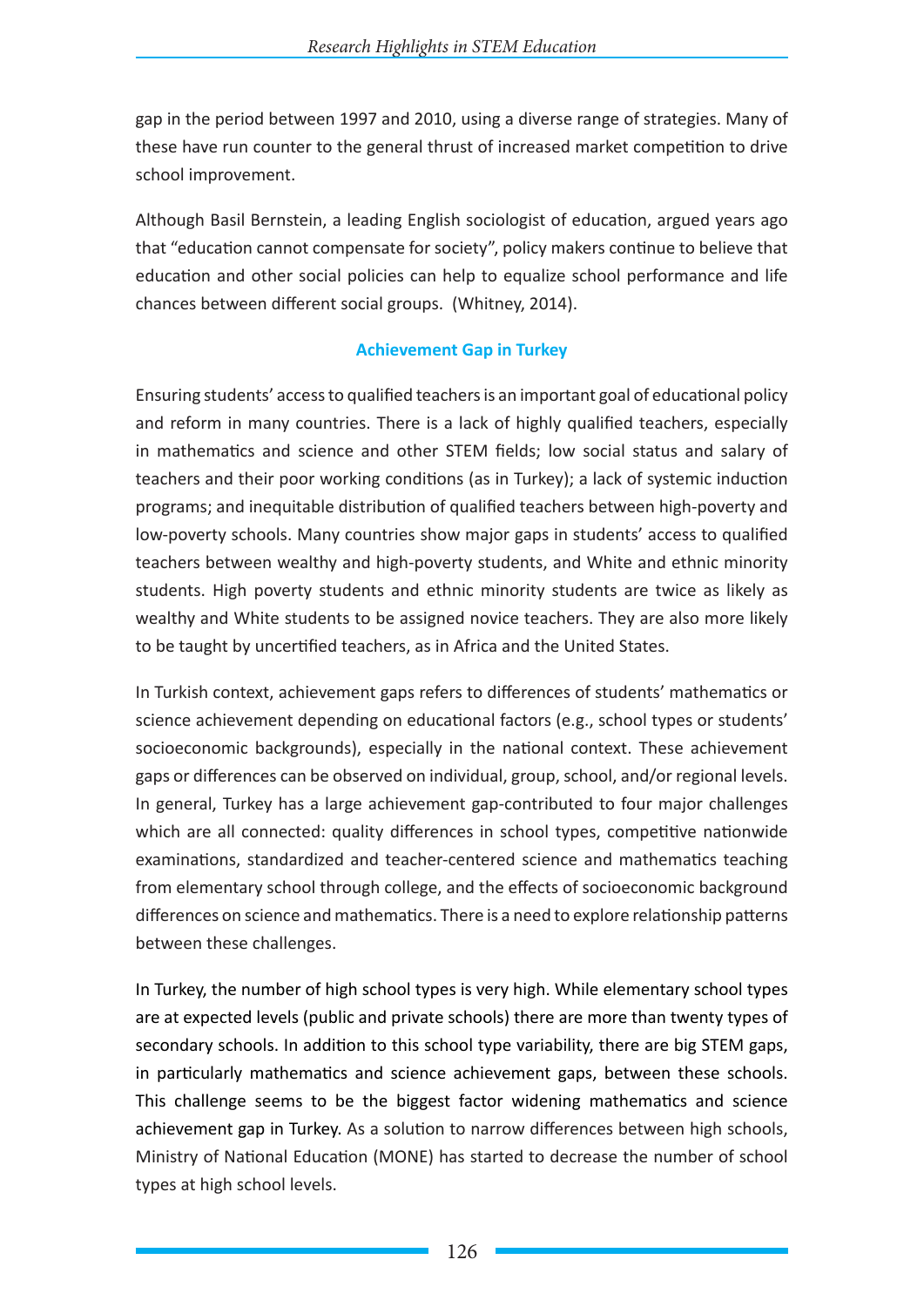In 2010, 350 general high schools were converted into Anatolian high schools, and by the end of 2013, all general high schools are going to be Anatolian high schools. In the near future, MONE is planning to convert Anatolian teacher high schools into Anatolian high schools. In the long run, the aim of MONE is to collect similar high schools under one umbrella and to narrow science and mathematics achievement gaps between high schools. (Topeu, 2014).

## **Achievement Gap in Australia**

In Australia the achievement gap is identified in relation to socioeconomic status, Indigeneity and geographical location with students in rural and remote schools generally achieving lower results than their peers attending city schools. Importantly, these three components interact with rural locations having a higher population of Indigenous students and populations with lower SES compared to many affluent suburbs in cities. These achievement gaps have been considered in government policy for educational planning in the past, however access to international data sets like PISA have provided the hard evidence around the extent of this achievement gap. While Australian students compare favorably to most other western countries regarding their scientific literacy, gaps emerge in relation to Indigenous and low SES students. For example, PISA 2009 highlighted that Indigenous students achieved mean score that was 81 points below the Australian mean score whereas students from low socioeconomic backgrounds attained a mean score 96 points below the Australian mean. Unfortunately, these gaps are substantive equating to between 2-2.5 years of schooling with an equivalent gap identifiable for PISA 2009 mathematics.

Attempts to close gaps in Aaustralia has small beginnings of success. For example:

- Emphasis on quality teaching for all students with a focus on dealing with diversity within the classroom.
- Targeted programs for students from Indigenous and low SES backgrounds linking them with universities-evidence of traction but still early days.
- Special funding to universities for the inclusion of students from low SES and Indigenous backgrounds.
- Focus on increasing students from these backgrounds into teacher education to provide role models-again, early days but there is evidence of improvement. (Panizzon, 2014)

# **Achievement Gap in China**

Education inequality exists everywhere, and China is no exception. However, the achievement gap in China takes entirely different forms and has different causes than that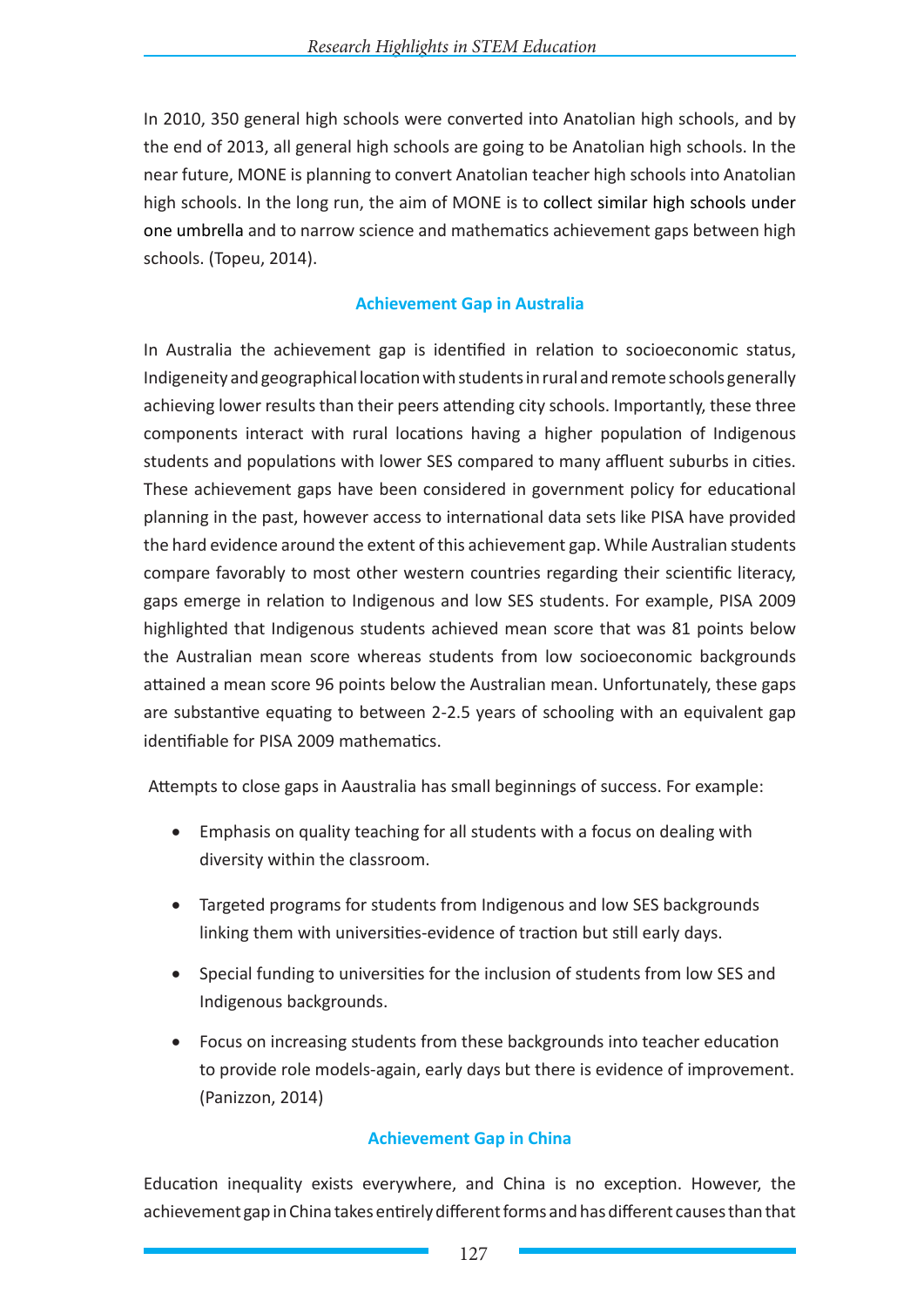in the United States. Achievement gap in China is not primarily an ethnic one. Over 90% of China's population is ethnically Han. The achievement gap in China is geographical, economical, and political. China's achievement gap is influenced by economic facto. For example, education in Western China is generally of lower quality than that in more developed eastern provinces of China. Children in rural areas are much more likely than those in the cities to drop out of school and to have fewer opportunities to attend college. The national hukou system, a way to manage population based on their place of birth, has been another powerful cause of the gap.

In China, achievement has been narrowly defined as the Gaokaao scores. The unequal educational opportunities are marked between urban and rural areas, between the Eastern and the Central/Western regions, and between more and less prosperous provincial areas. In contrast with the United States, where race/ethnicity is the primary concern for the achievement gap, ethnicity is a much smaller factor in China. Instead, both the general achievement gap and STEM gap in China are influenced by economic favors. But more important, both gaps are the product of social, political and historical factors such as the Hukou requirement, the quota system, and policies of school choices.

China has intentionally created an educational system that deliberately celebrates achievement gaps based on meritocracy. China has undertaken numerous efforts to address the inequalities in education, out of national economic and political concerns. (Zhang and Zhao, 2014).

## **Achievement Gap in South Africa**

Reforms are underway in South Africa to deal with the achievement gap between advantaged and disadvantaged students. Poor communities, in particular those of rural Africans, bear the brunt of its past inequalities. South Africa's focus is on Apartheid that created racial discrimination/segregation, fiscal inequality. At the height of the apartheid era, public spending on white children was around 5 times the amount for Africans. South Africa has participated in seven cross-country comparative studies and the results were South Africa performed poorly compared to many of its more impoverished neighbors, and very poorly in relation to developing countries in other parts of the world. Poorer children receive schooling inferior to that of their more affluent peers. There are continuing large disparities in the outcomes produced by different kinds of school linked to past racial affiliation. (Taylor and Muller, 2014).

# **Achievement Gap in Mexico**

There is an inequality gap of the great cultural and socio-economically diversity of the Mexican population, characterized for the large differences among those more or less marginalized, with a very high percentage of population in poverty and a high percentage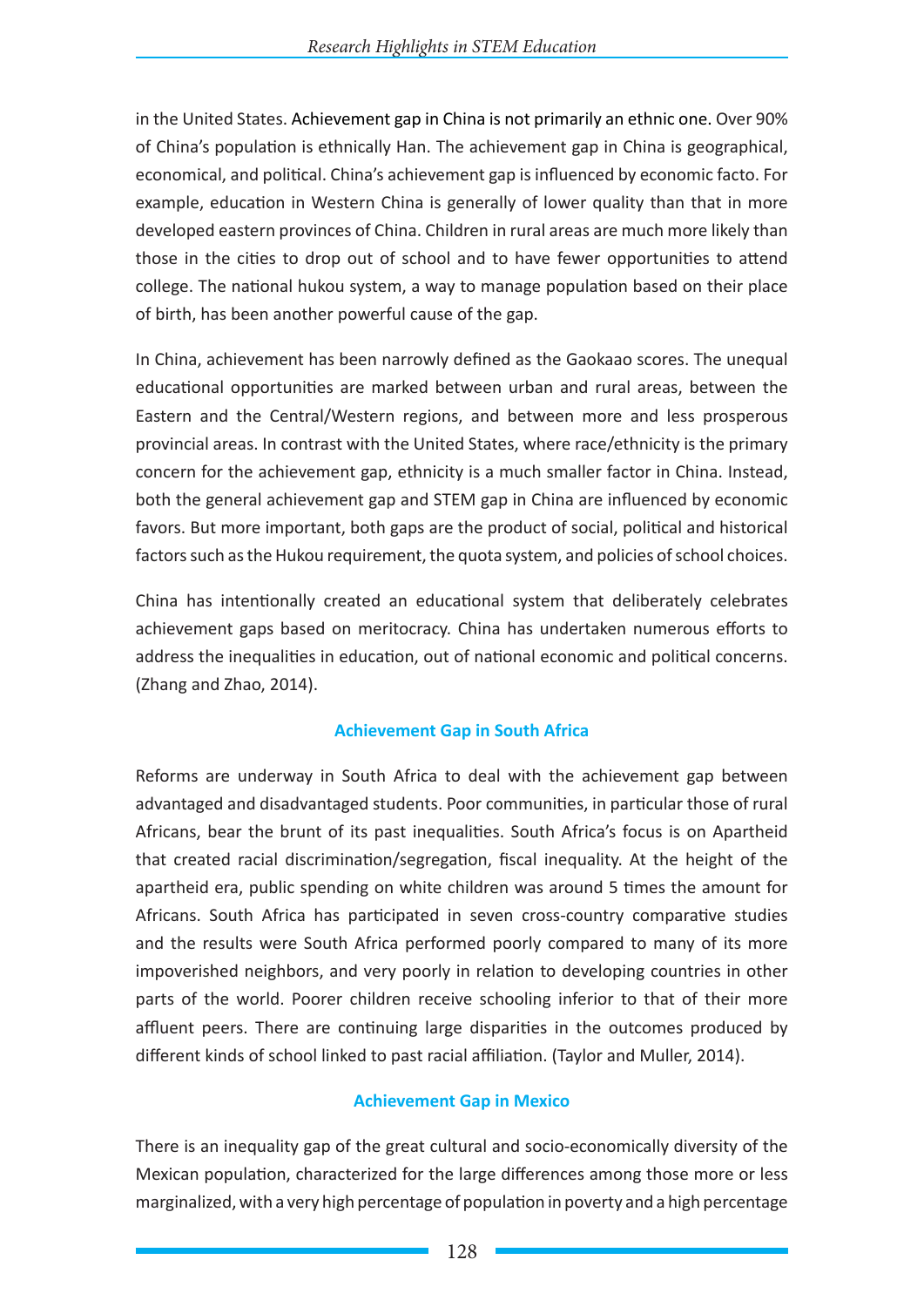in extreme poverty. There is concern on the achievement of students in rural, urban of high marginalization, and urban of low marginalization. By addressing this concern, it is hopeful that improvement toward closing the gap will occur. (Sanchez Martinez, 2014).

## **Achievement Gap in Canada**

Socioeconomic status in high-poverty communities is an issue Canadians having been dealing with in closing the gap. A concern of Canada public education is that of achievement differences in national, provincial/territorial, or group performance. In Canada there is an inter-provincial, gender, and indigenous status gaps. The critical issue for Canada has been the engagement and performance of indigenous students (male and female). Canada has used international, national, and provincial (BC) test, participation, and graduation data to identify gaps across nations, provinces, schools, gender, and ethnicity (indigenous/non-indigenous). The nation and province difference are apparent but not super interesting. The gender difference of the past have closed to where females perform as well or better than males, except their participation in mathematical sciences in post-secondary level remains less than males. This is critical for the STEM pipeline issues. Attention is given to language arts, science, and mathematics. Technology and engineering are not a central part of the school curriculum in most provinces. To assist in closing the achievement gap, post-secondary institutions in BC participate in a program that provides scientist, engineers, technologists, and mathematicians as speakers for schools. The University of Victoria and other university have offered informal or extra-curricular in summer camps, after school, and Saturday programs on STEM to encourage and interest girls and boys in these disciplines and future careers. Similar events and internships have been offered during the Pacific CRYSTAL and other projects to allow young indigenous people to learn their IKW and transition to WMS. These projects have real potential, but they are small in number and recent arrival in STEM education platform. Clearly, the New Framework for Science Education K-12 (NRC, 2012) recognizes that science and engineering practices will provide a justification for more in and out of school opportunities like these for indigenous and non-indigenous girls and boys. (Yore, 2014).

## **Achievement Gap in Brazil**

In Brazil, the achievement gap focuses on the prevalence of socio-economic differentials between Black and White Brazilians. There is the persistence of gaps in the quality of education provided to Blacks and Whites. In Brazil, test scores in the southeast top those in the northeast.In the United States graduate from high school at far lower rates than their White and Asian peers.

Around the world, in countries rich and poor, some groups succeed educationally – attending school, earning high grades and test scores, completing college degrees –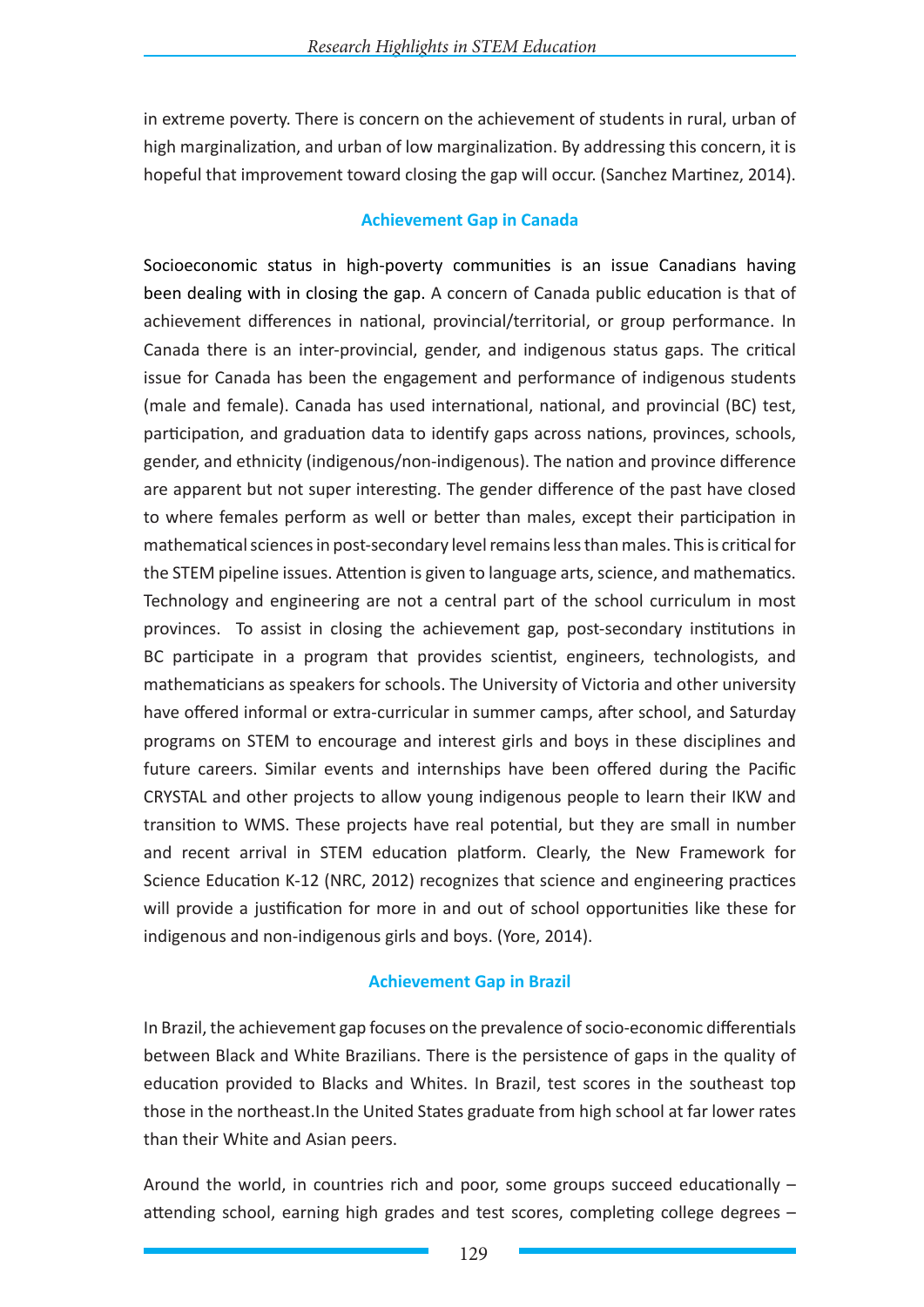whereas others struggle, for a complex mix of historical, cultural and economic reasons. ( Rangel & Madeiria, 2014)

#### **Summary**

Research conducted around the world shows inequity to qualified teachers, facilities, resources, challenging mathematics and science curricula, and opportunities; and too few students enrolled in advanced coursework all contribute to the achievement gap in mathematics and science. School characteristics such as family income and mathematics and science course taking are all correlates of academic achievement. In addition, policies regarding teacher qualifications and curriculum vary from country-to-country, resulting in differences in access to high-quality teachers and higher-level mathematics and science courses. For example, high achieving countries-Korea, Singapore, and England, have centralized systems of teacher education and certification, with tighter regulatory control by the central government. Singapore and Korea have built strong education systems creating productive teaching and learning systems by expanding access while investing purposefully in ambitious educational goals using strategic approaches to build teaching capacity. Some countries, like Canada, have raised their test scores and high graduation rates in Canadian schools by providing more resources.

Australia is focusing on ways to improve the socioeconomic status in relation to the achievement of secondary science and mathematics students. Australia is also looking at ways to ensure that schools are empowered in a sustainable way Many countries like Australia also have centralized teacher hiring and distribution policies. Turkey is also looking at quality differences in school types and teacher effectiveness. Poverty and unequal resources and unequal distribution of curriculum and teachers are serious in some of the countries such as Mexico, the United States, and Brazil. Low-income children are much less likely to have access to early learning opportunities than their more affluent peers. These inequalities translate into disparities in the number of qualities and other educators, and to unequal access to high quality curriculum. Teachers in high need schools have an average lower levels.

England describes how they narrow the socio-economic achievement gap in England under its New Labor Government in an effort to equalizing school performance. Turkey has recently science and mathematics reforms built on the Ministry of National Education (MONE) student-centered and flexible learning and teaching methods instead of standardized teaching. Brazil is exploring unique ways of eliminating racial disparities in socio-economic outcomes in Brazil. Reforms are underway in South Africa to deal with the achievement gap between advantaged and disadvantaged students. Poor communities, in particular those of rural Africans, bear the brunt of its past inequalities. Government has embarked on a strategy in the interests of improving quality in poorly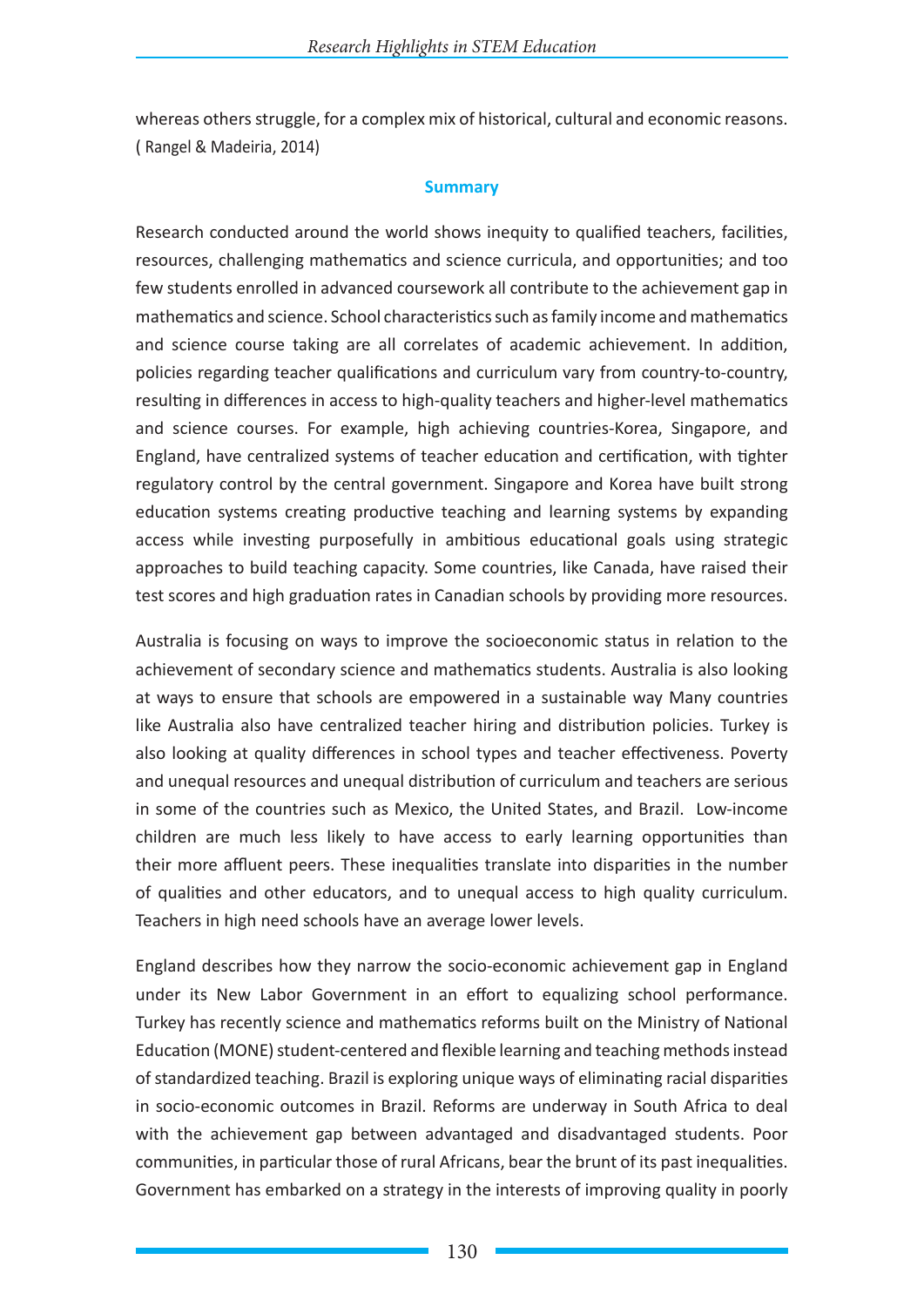performing majority schools, strengthening school supervision, holding schools accountable for the performance of their learners, and strengthening initial teacher training.

In the United States, there are two achievement gaps in its education systems. The first of these – well-documented, widely discussed, and the focus of education reform efforts for the past decades or longer - is the gap between the quality of schooling that most middle class children (wealthy) gets in America and the quality of schooling available for most minority and poor children – and the consequent disparity results. The second one is the global achievement gap – the gap between what even our best suburban, urban, and rural public schools are teaching and testing versus what all students will need to succeed as learners, workers, and citizens in today's global knowledge economy. There is also a large gap in STEM education in the United States compared to many countries. Achievement in the United States since its founding has been concentrated in just a few places, which has created a gap that correlates with economic and educational disparities observed today.

The commonality that exists in the achievement in most of the countries is socioeconomic status. A very important concern is the level of education and inequitable distribution of support to schools in low income and minority communities. Low-income children are much less likely to have access to STEM and other learning opportunities than their more affluent peers. Economics is a critical determinant to access. To improve student achievement and opportunities demands access and equity

## **Concluding Remarks**

Across the globe, in both rich and poor nations, education is essential and it is the key to developing the intellectual capacity of our children. Nothing is more vital to our country's future than ensuring that all students receive a quality education. Gains in student achievement can most likely be realized wherever along the development continuum the effort is made.

The success of education in this century and the century to come will depend on the extent to which we educate all of our children and the achievement gap is closed so that No Child is Left Behind..

The level of education and inequitable distribution of support to schools in low income and minority communities is a very important concern in many of the countries Economics is a critical determinant to access. To improve student achievement and opportunities demands access and equity. Education provides the basis for infrastructure development, adequate sustenance, health care, healthy and sustainable environments, civic and social order and growth, and productive civil order and growth, and productive civil and international relations.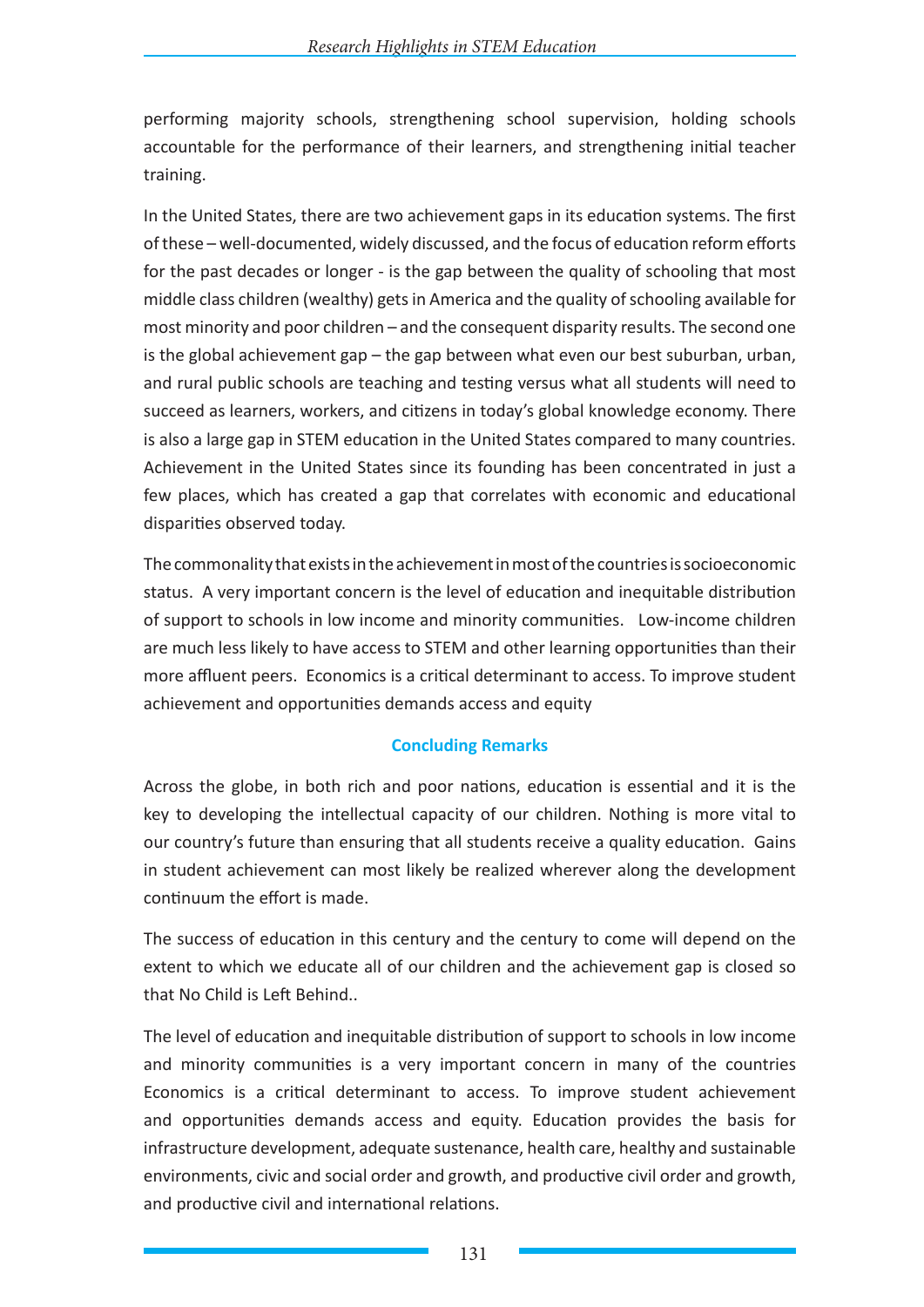Several countries have shown that access and equity are compelling factors in closing the achievement gap. Providing all students (rich and poor, male and female, Black, Hispanic, Native Americans, Indegenous, and other ethnic groups) with well-prepared and qualified teachers, adequate funding and resources, rigorous mathematics and science curriculum, opportunities with high expectations, will go a long way to promoting excellence and in closing the achievement gap.

Data from the various countries suggest several conclusions. First, they confirm that socioeconomic status is a strong and consistent determinant of academic achievement in all countries and contribute to the achievement gap. The issues of access, equality and equity are important concerns in education reform and become salient political concerns. In practice, however, in many countries, the children who most need an extra educational boost are the least likely to get it. Lower-quality schooling appears to help perpetuate inequality rather than combating it.

The time is ripe for a concerted effort to improvement the achievement of all of our students. By focusing our attention on closing the achievement gap, with immediate attention to STEM, we will be able to give local, State, and Federal educational agencies a call for action that is substantive, timely, and sufficiently targeted that it is reasonable to anticipate progress.

We live in an era in the history of nations when there is a greater need than ever for coordinated political action and responsibility. Collaboration between the various countries, learning from each other, and sharing with each, can serve to elevate an international dialogue on the critical issues associated with the achievement gap and provide concrete examples to foster a solution. New ideas coming from other countries, and having other countries understand and learn from each other, can help in transforming education and in the closing of the achievement gap.

It is the hope that the findings and analysis and the overall issues of the achievement gap will benefit not only the further development of each region but also other international communities. Perhaps most importantly, all the countries will keep the goal of closing the achievement gap and raising the achievement performance of all the children in STEM at the forefront of their attention. In this way, we would be working together to solve a problem of global significance.

## **Disclaimer:**

The views of this manuscript are those of the author and not those of the National Science Foundation (NSF)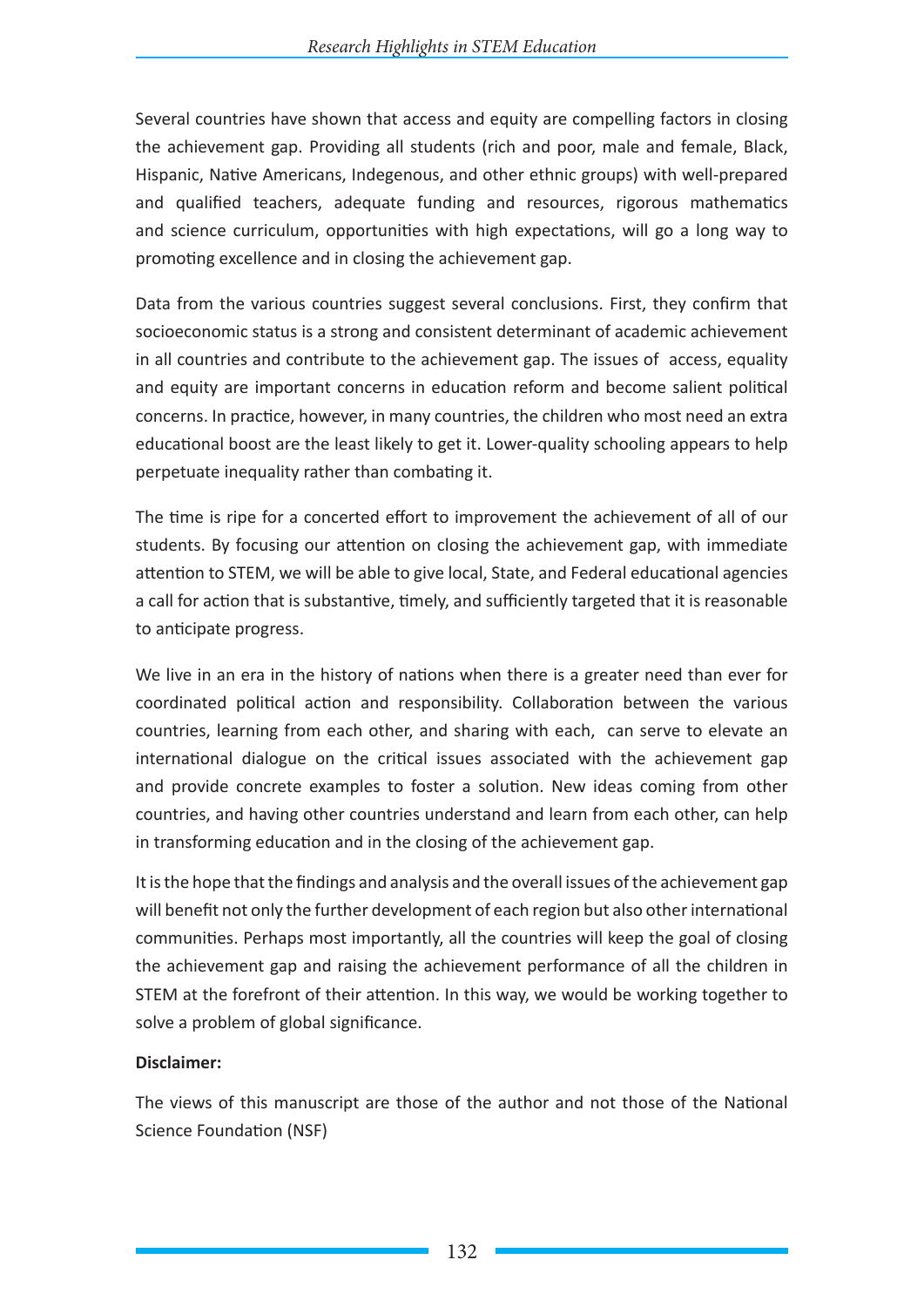#### **References**

- Akiba, M. & Liang, G. (2014) Teacher Qualification and the achievement gap: A crossnational Analysis of 50 Countries. In J.V. Clark (Ed.) Closing the achievement gap from an international perspective; Transforming STEM for effective education (pp.21-40). Dordrecht, Netherlands: Springer.
- American Educational Research Association. 2004. Closing the Gap: High Achievement for Students of Color, Research Points, Fall 2004, Washington, DC.
- Clark, Julia V. 1996. Redirecting Science Education: Reform for a Culturally Diverse Classroom, Thousand Oaks, CA: Corwin Press.
- Clark, Julia V. 2014 Closing the Achievement Gap from an International Perspective: Transforming STEM for Effective Education. Dordrecht,Netherlands: Springer.
- Council of Chief State School Officers (CCSSO). 2009. Effects of Teacher Professional Development on Gains in Student Achievement: How Meta Analysis Provides Scientific Evidence Useful to Education Leaders, Washington, DC.
- Darling-Hammond, L. 2000. Teacher quality and student achievement: A review of state policy evidence. Education Policy Analysis Archives 8 (1) (1 January).
- Darling-Hammond, L. (2014) Closing the achievement gap: A systemic view: In J.V. Clark (Ed.) *Closing the achievement gap from an international perspective; Transforming STEM for effective education* (pp. 7-20). Dordrecht, Netherlands: Springer.
- Education Trust. 2003. *African American Achievement in America*. Washington, DC: Education Trust.
- Education Trust Data Bulletin. 2001. The Other Gap: Poor Students Receive Fewer Dollars. The Education Trust, March 6, 2001.
- *Developments in Finance, 1996*. NCES 97-535. Washington, DC: U.S. Department of Education, National Center for Education Statistics. pp. 197- 210
- Madeira, R. & Rangel, M. (2014). Racial achievement gaps in another America: Discussing schooling outcomes and affirmative action in Brazil. In J.V. Clark (Ed.) *Closing the achievement gap from an international perspective; Transforming STEM for effective education* (pp. 127-160), Dordrecht, Netherlands: Springer.
- Martin, S, (2014). Employing a sociohistorical perspective for understanding the impact of ideology and policy on educational achievement in the Republic of Korea. In J.V. Clark (Ed.) *Closing the achievement gap from an international perspective; Transforming STEM for effective education* (pp. 229-250), Dordrecht, Netherlands: Springer.
- National Center for Education Statistics (NCES). 2001. *The Nation's Report Card: Mathematics 20000.* NCES 2001-517, Washington, DC: U.S. Department of Education.
- National Center for Education Statistics (NCES). 2001b. *The Condition of Education 2001*. NCES 2001-072. Washington, DC: U.S. Department of Education.
- National Center for Education Statistics (NCES). 2011. The Nation's Report Card: Science 2009. NCES 2011-451. Washington, DC.